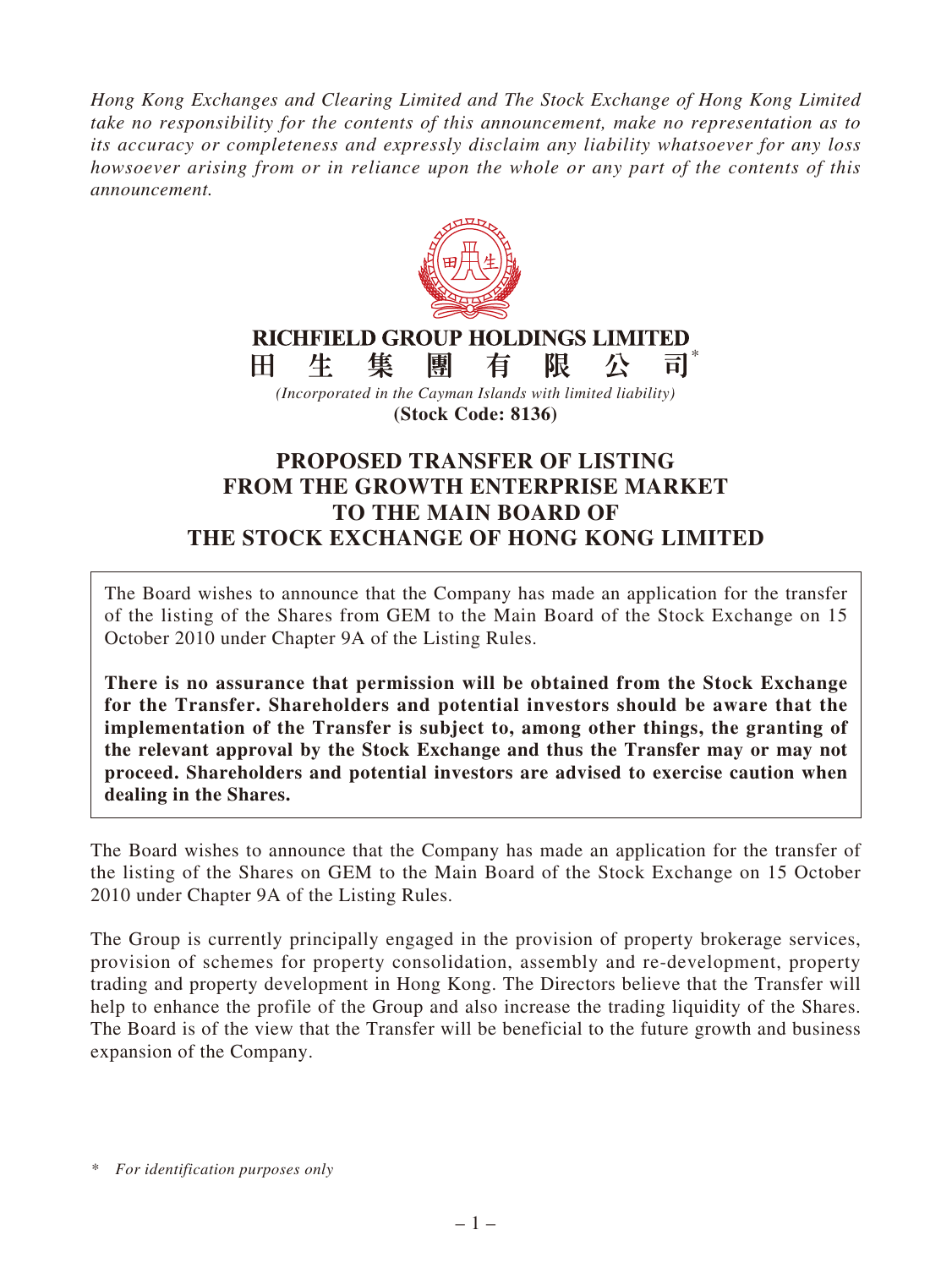**There is no assurance that permission will be obtained from the Stock Exchange for the Transfer. Shareholders and potential investors should be aware that the implementation of the Transfer is subject to, among other things, the granting of the relevant approval by the Stock Exchange and thus the Transfer may or may not proceed. Shareholders and potential investors are advised to exercise caution when dealing in the Shares.**

The Company will make further announcement(s) to keep the Shareholders and potential investors informed on the progress of the Transfer.

## **DEFINITIONS**

| "Board"          | the board of Directors                                                                                                                                                                                                                                                       |
|------------------|------------------------------------------------------------------------------------------------------------------------------------------------------------------------------------------------------------------------------------------------------------------------------|
| "Company"        | Richfield Group Holdings Limited, a company<br>incorporated in the Cayman Islands with limited<br>liability whose issued Shares of which are listed on<br><b>GEM</b>                                                                                                         |
| " $Directory$ "  | the director(s) of the Company                                                                                                                                                                                                                                               |
| "GEM"            | the Growth Enterprise Market of the Stock Exchange                                                                                                                                                                                                                           |
| "Group"          | the Company and its subsidiaries from time to time                                                                                                                                                                                                                           |
| "Listing Rules"  | the Rules Governing the Listing of Securities on the<br>Stock Exchange, as amended from time to time                                                                                                                                                                         |
| "Main Board"     | the stock market operated by the Stock Exchange prior<br>to the establishment of GEM (excluding the options<br>market) which stock market continues to be operated<br>by the Stock Exchange in parallel with GEM. For the<br>avoidance of doubt, the Main Board excludes GEM |
| "Share $(s)$ "   | ordinary share(s) of HK\$0.01 each in the share capital<br>of the Company                                                                                                                                                                                                    |
| "Shareholder(s)" | the holder(s) of $Share(s)$                                                                                                                                                                                                                                                  |
| "Stock Exchange" | The Stock Exchange of Hong Kong Limited                                                                                                                                                                                                                                      |
| "Transfer"       | the proposed transfer of listing of the Shares from<br>GEM to the Main Board pursuant to the Listing Rules                                                                                                                                                                   |
|                  | By order of the board of directors of<br>RICHFIELD GROUP HOLDINGS LIMITED<br><b>Lee Wing Yin</b><br><i>Executive Director</i>                                                                                                                                                |